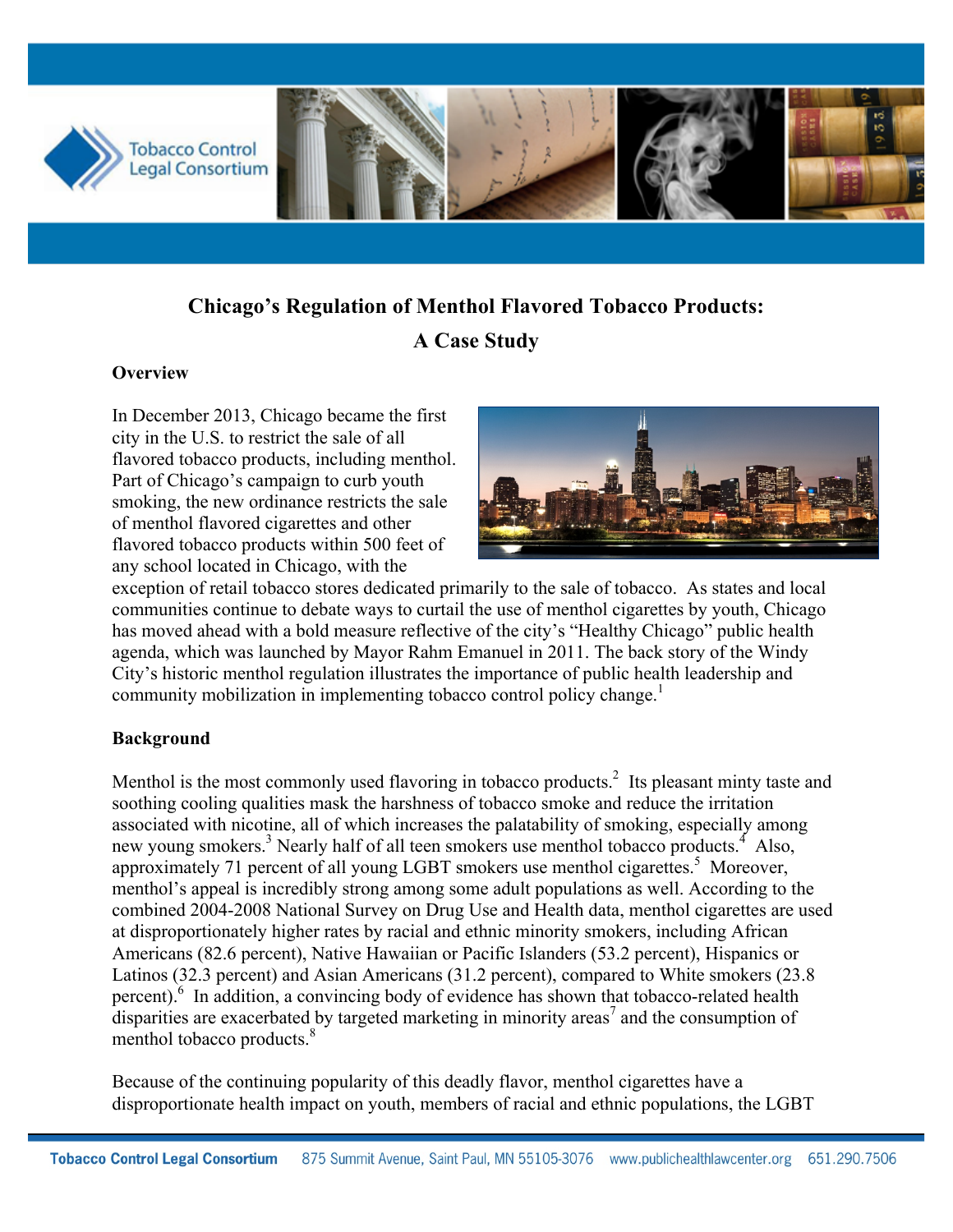community,<sup>9</sup> and people of low socio-economic status.<sup>10</sup> Not only are menthol tobacco products associated with a greater likelihood and degree of addiction, but studies have shown that the physiological properties of menthol have the potential to undermine efforts to quit tobacco use.<sup>11</sup> In fact, researchers have found a correlation between menthol cigarette smoking and severe nicotine dependence and addiction.<sup>12</sup> The appeal of menthol cigarettes to youth is particularly disturbing because nearly all adult smokers start as adolescents and research has shown that these products commonly serve as a gateway to regular tobacco use.<sup>13</sup>

The Family Smoking Prevention and Tobacco Control Act of  $2009<sup>14</sup>$  – the historic federal legislation that granted the U.S. Food and Drug Administration regulatory authority over tobacco products – prohibited fruit- and candy-like additives as "characterizing flavors" in cigarettes.<sup>15</sup> The Tobacco Control Act, however, made one exception to this flavor ban, deferring action on the most popular of all flavors – menthol. Instead, the Act directed the FDA to establish a Tobacco Products Scientific Advisory Committee, consisting of leading scientific experts, to determine whether allowing menthol cigarettes is "appropriate for public health."<sup>16</sup> In 2011, after an exhaustive review of the scientific evidence, this FDA-appointed Committee issued a report detailing the Committee's findings on menthol cigarettes, and concluding that the "removal of menthol cigarettes from the marketplace would benefit public health in the United States."<sup>17</sup>

Despite these findings, the FDA did not follow up with action on menthol tobacco products. As a result, on April 12, 2013, the Tobacco Control Legal Consortium and nineteen other public health organizations filed a Citizen Petition, urging the FDA to exercise its regulatory power and protect American's health by prohibiting the sale of mentholated tobacco products.<sup>18</sup>

Finally, on July 23, 2013, more than two years after receiving the Committee's report, the FDA released its *Preliminary Scientific Evaluation of the Possible Public Health Effects of Menthol versus Non-menthol Cigarettes*. 19 The agency opened a docket to accept public comments on menthol, including scientific data, local survey data, and evidence of the public health impact of menthol. Then, on April 25, 2014, the FDA issued a proposed rule to allow the agency to begin regulating all tobacco products.20 While this was an important move toward expanded federal tobacco regulation, the proposed rule failed to extend the characterizing flavors ban to tobacco products other than cigarettes. It also failed to address menthol.

# **Chicago Overview**

The popularity of menthol flavored tobacco products remains a public health concern throughout the U.S. In Illinois, for example, although the rate of adult smoking has declined in recent years, disparities remain, with a significantly higher percentage of smokers (many of whom smoke menthol cigarettes) in lower income, lower education, and minority populations.<sup>21</sup> According to 2012 data, approximately 18.6 percent of Illinois adults and 14.1 percent of high school students smoke.<sup>22</sup> Nearly 10,600 kids become new regular daily smokers each year in Illinois.<sup>23</sup> In 2011, Illinois ranked 25<sup>th</sup> of 44 states that completed the Youth Risk Behavior Survey, ranking states where high school students smoked at least one cigarette in the past 30 days.<sup>24</sup>

Over the last few years, the smoking rates for Illinois youth have begun to decline – particularly in its largest city, where in 2013, 10.7% of Chicago high school students reported smoking, down from 13.6% in 2011.<sup>25</sup> Nevertheless, this statistic is still high and skewed steeply when it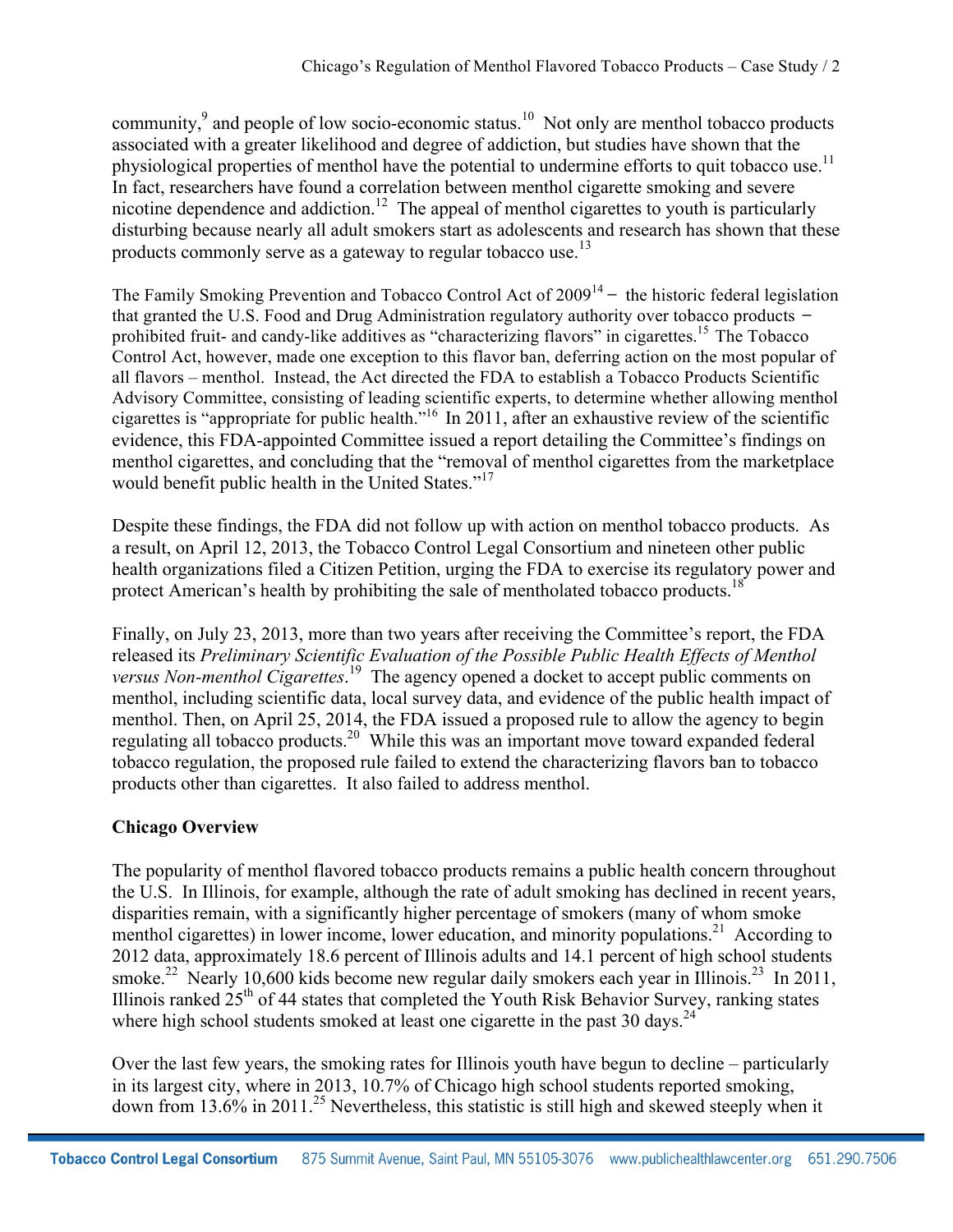comes to the popularity of menthol tobacco products among young first-time smokers, African-Americans and other ethnic and racial populations in Chicago, a city known for its rich diversity.26

#### **Laying the Groundwork**

On July 23, 2013, less than 48 hours after the FDA issued its 2013 report on the public health impact of menthol, Chicago Mayor Rahm Emanuel directed the Chicago Board of Health and the Chicago Department of Public Health to identify "winnable" policy solutions to curb the use of flavored tobacco products among the city's youth.<sup>27</sup> The Mayor asked the Board to engage in a "community-driven" initiative to address this problem.

In many ways, Mayor Emanuel was the perfect champion to tackle the problem of menthol cigarettes in Chicago. Before he was elected Chicago's 55th mayor, Emanuel worked on tobacco control issues as a U.S. Congressman and also as Chief of Staff to President Barack Obama, while federal tobacco legislation was moving forward and eventually passed. As a member of Congress, he co-sponsored the landmark Family Smoking Prevention and Tobacco Control Act of 2009.<sup>28</sup> After Emanuel left the Obama administration and, in 2011, became Mayor of Chicago, he worked with the Chicago Board of Health and Department of Public Health to launch Healthy Chicago – a comprehensive public health plan for the City focused on policies and systems changes to improve the health of Chicago residents.<sup>29</sup> One of Mayor Emanuel's top public health priorities at this time was to reduce tobacco use among the young. The natural target was flavored tobacco products, including those containing the industry's most popular flavor – menthol.

In late September 2013, following the mayor's lead, the Chicago Department of Public Health submitted a comment to the FDA, urging the agency to act expeditiously to regulate menthol tobacco products at the federal level.<sup>30</sup> The Department's comment recommended that the FDA consider several options for restricting the use of these products, including the creation of new warning labels specific to menthol-flavored cigarettes, education and marketing campaigns that direct consumers to tobacco cessation services, a national track-and-trace system, and the agency's exertion of its authority over all tobacco products.<sup>31</sup>

# **Engaging the Community**

**Focused Outreach.** Within a month of Mayor Emanuel's charge to Chicago's public health administration to act quickly on menthol-flavored cigarettes, the Chicago Board of Public Health had taken several steps. In September 2013, the Board, in collaboration with more than 24 Chicago-based community organizations and several local policy makers, reached out to populations disproportionately affected by the use of menthol cigarettes. The Board's goal was to solicit ideas to help "identify winnable battles" that would "curb the use of flavored tobacco products among Chicago children."<sup>32</sup> The Board hosted four town hall meetings that month, in neighborhoods with large African American, Latino, and LGBT populations on the North, South and West Sides of Chicago. <sup>33</sup> At one of the two South Side meetings, Spanish interpreters translated for attendees.<sup>34</sup>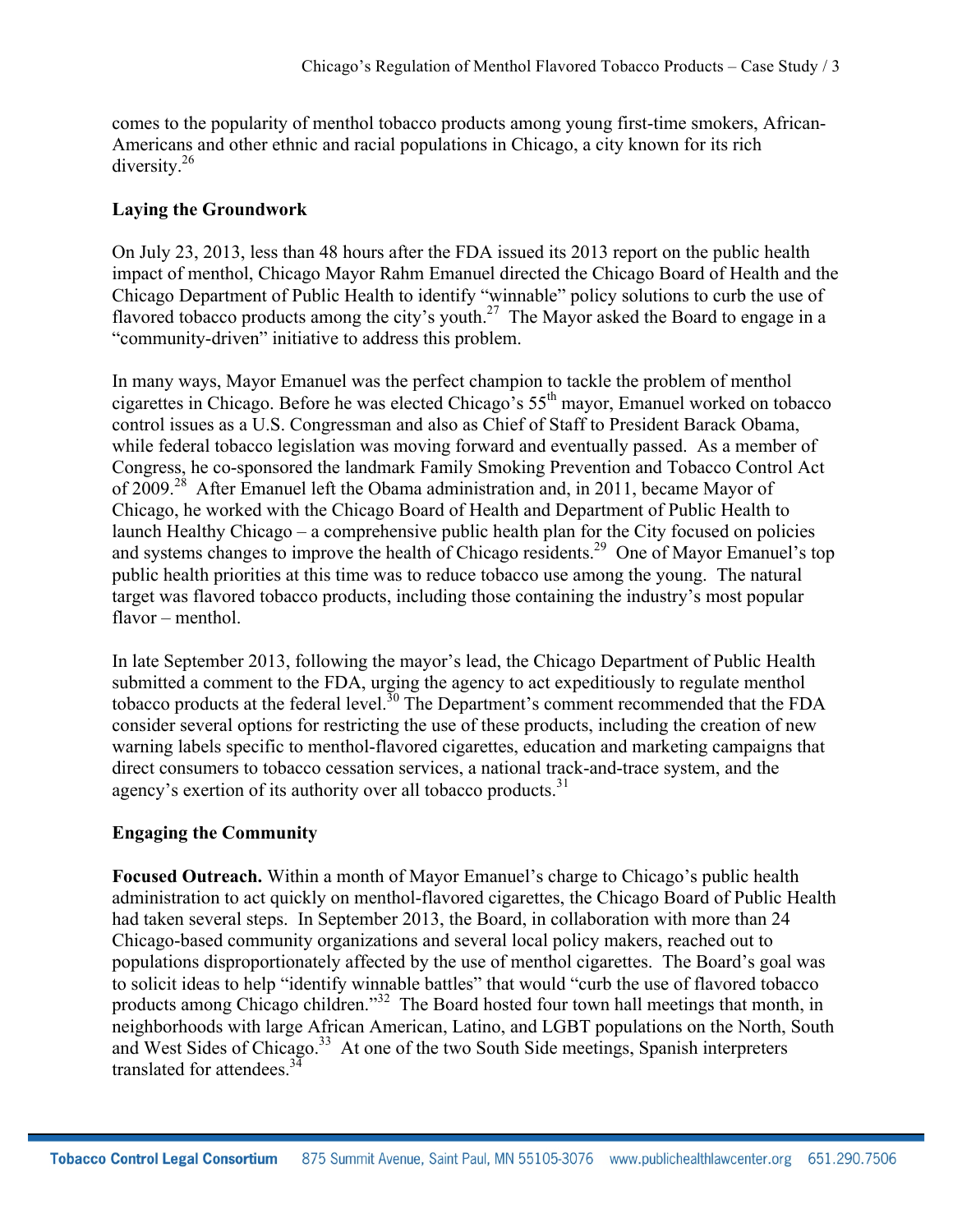Several hundred Chicago residents attended the town hall meetings, including youth, health care clinicians, hospital staff, social service providers, leaders in the faith community, and elected officials.<sup>35</sup> A handful of national experts flew to Chicago to provide testimony.<sup>36</sup> Tobacco retailers and industry representatives participated in these town hall meetings, as well as public health organizations and other interest groups. In addition to considering testimony and feedback at these events, the Board reviewed public comments submitted through an online portal and by mail.

**Involving Traditional & Nontraditional Stakeholders.** In soliciting public health policy input and support, the Chicago Board of Health reached out to traditional local, state and national tobacco control partners, such as the American Cancer Society, American Lung Association, American Heart Association, the National African American Tobacco Prevention Network, and the African American Tobacco Control Leadership Council. The City also engaged members of the medical and public health communities, as well as local coalition partners. To an unusual extent, the City reached out as well to significant nontraditional stakeholders, many of whom were new to tobacco control. For example, the City partnered with the Coalition for Asian Substance Abuse Prevention, the Chicago Hispanic Health Coalition, the LGBT Advisory Council, and the Chicago Southside Cancer Disparities Initiative, among others.

**Framing the Debate.** Public health professionals shared information with these stakeholders about the disparate health impact of menthol tobacco products on the local community, and many speakers described the problem of menthol products as *not just a public health concern, but a social justice issue*. They pointed out that years after flavored cigarettes were removed from the market, the tobacco industry continued to aggressively market menthol cigarettes and other flavored tobacco products to youth in minority communities.<sup>37</sup> They noted that the tobacco industry targets those individuals least likely to have health insurance, seek medical care or have coverage for tobacco cessation products – all of which is likely to make them life-long smokers.<sup>38</sup> At the end of each town hall meeting, the overall consensus was that Chicago, the City of Big Shoulders, needed to take on the problem of flavored tobacco use by youth.

Following the town hall meetings, the Chicago Board of Health and Department of Public Health released a comprehensive report including feedback and testimony from participants, as well as policy recommendations from public health professionals, scientists and other experts.<sup>39</sup> Over the next few months, the Chicago City Council and Public Health Department considered the following four recommendations:

- A 50-cent cigarette tax increase. $40$
- Public service advertising about menthol tobacco products, targeting black youth.<sup>41</sup>
- A requirement that all Chicago e-cigarette retailers obtain a tobacco license and keep ecigarettes behind the counter in stores, out of the reach of kids, and a prohibition on the use of e-cigarettes in all smoke-free public places in the city.<sup>42</sup>
- A ban on the sale of all menthol cigarettes and other flavored tobacco products within a 500 feet radius of schools  $43$

These innovative tobacco control measures were all strongly endorsed and supported by Mayor Emanuel. Although the City Council ended up adopting these tobacco control policies by wide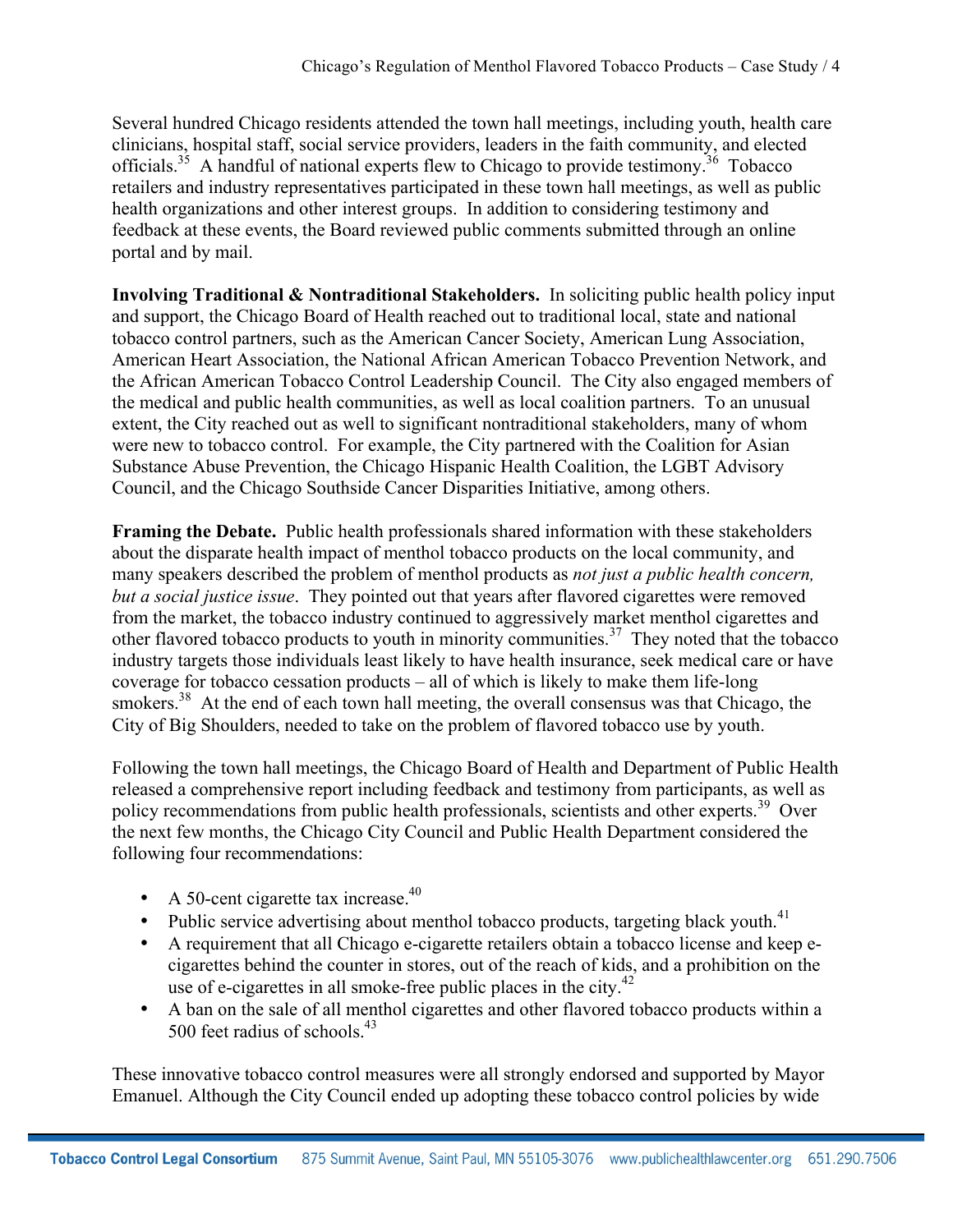margins, debate was still vigorous and intense on each initiative.<sup>44</sup> For example, the restriction on the distribution, sale and use of e-cigarettes generated a considerable amount of opposition from e-cigarette proponents and others. This ordinance was temporarily tabled in late December 2013, but then was reintroduced and passed in January  $2014<sup>45</sup>$ 

The proposal to prohibit the sale of flavored tobacco products within 500 feet of schools was also opposed – primarily by tobacco retailers. <sup>46</sup> The ordinance affects approximately 377 tobacco retailers of the City's 2,549 licensed tobacco retailers. <sup>47</sup> Some retailers argued that including menthol tobacco products was unnecessary because menthol cigarettes are subject to the same regulations as all cigarettes and that (in their view) "menthol use in minority groups and among youth is due to enabling adults who buy cigarettes legally and provide them to minors, as well as a black market fueled by high taxes on tobacco at the city, county, state and federal level."<sup>48</sup> Nevertheless, even those who testified during town hall meetings against a sales "ban" of menthol cigarettes indicated "they were in favor [of] some other policy change to restrict youth access to menthol cigarettes."49

# **The Flavored Tobacco Sales Restriction – Part 1 (Preparation)**

The public health administration had anticipated fierce opposition to these proposals and researched the issues to ensure that the public health policy case for each measure was strong, compelling and evidence-based. Because the sales restriction of flavored tobacco products included menthol cigarettes (a significant share of the tobacco market), the City was aware of the high risk of litigation. In fact, the National Association of Tobacco Outlets submitted comments to the Board in late 2013, implying that it would consider legal action against the City if the ordinance were to pass. $50$ 

**Confirming Local Authority.** Because of the likelihood of litigation, Chicago attorneys took care to research and analyze existing law to ensure that the city had the legal authority to regulate the sales of flavored tobacco products. Two recent appellate decisions in other jurisdictions were encouraging. In October 2009, New York City had enacted an ordinance prohibiting the sale of flavored non-cigarette tobacco products (other than menthol), except in adult-only tobacco bars.<sup>51</sup> In January 2013, Providence, Rhode Island had enacted a similar ordinance.<sup>52</sup> Both ordinances were challenged by a group of tobacco companies under both federal and state law. In 2013, decisions by the U.S. Courts of Appeals for the First and Second Circuits affirmed that these ordinances were valid.<sup>53</sup> Neither ordinance was found to be preempted by the federal Family Smoking Prevention and Tobacco Control Act.<sup>54</sup> The Providence ordinance was also found not to violate the U.S. Constitution under the First Amendment (free speech), the Fourteenth Amendment (due process), or the Rhode Island Constitution.<sup>55</sup>

Although case law from the First and Second Circuit is not legally binding in Illinois's Seventh Circuit, *and* although the New York City and Providence ordinances did not include menthol tobacco products, the City of Chicago concluded that these federal appeals court rulings provided strong support for the "robust role" that state and local governments have in restricting the sale and distribution of tobacco products and in adopting measures that are even more stringent than federal law.<sup>56</sup> In sum, Chicago believed it was on firm legal footing to adopt a sales restriction of flavored tobacco products, including menthol.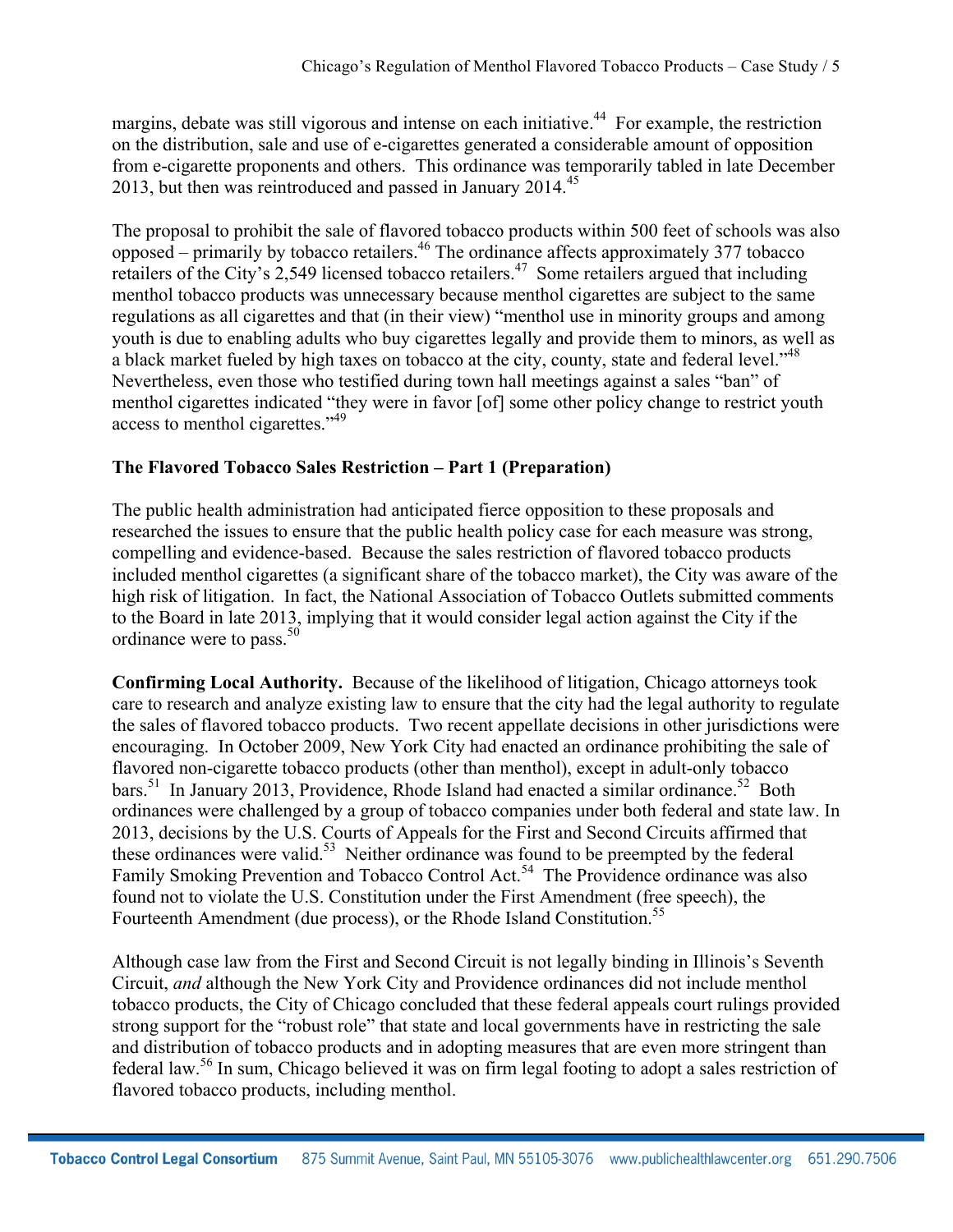**Building the Case**. The Board proposed the flavored tobacco product sales ordinance as part of a comprehensive city-wide tobacco control initiative. By including menthol flavored tobacco products in its definition of "flavored tobacco product," the City was targeting products that are the source of addiction of nearly half of all teen smokers. <sup>57</sup> The goal: *Reduce youth tobacco use*. Also, by addressing tobacco retailers located around schools, the City was focusing on neighborhoods where youth (including a high number of minority youth) were exposed to marketing that promoted menthol cigarettes and other flavored tobacco products and helped ensure their disproportionate popularity in these communities.<sup>58</sup> As a result, the ordinance was seen as well as an opportunity to reduce tobacco-related health disparities among targeted populations.

The rationale behind the City's decision to restrict flavored tobacco product sales around schools was fairly simple. The City was aware that the tobacco industry has historically targeted certain neighborhoods for heavy advertising and retail outlets. Not only do tobacco retail outlets near schools typically contain more cigarette advertising than outlets further from schools, but these outlets are especially common in urban minority communities.<sup>59</sup>

Studies have shown that tobacco retail density around schools has a significant impact on the prevalence of youth tobacco use.<sup>60</sup> In fact, after controlling for census tract-derived school neighborhood characteristics, researchers found that the density of tobacco retailers in the Chicago area correlated with students' reported tobacco use.<sup>61</sup> Youth smoking prevalence has increased by as much as 3.2 percent in neighborhoods with five or more tobacco retail outlets within walking distance (1/2 mile) of a high school, compared to neighborhoods with no nearby tobacco retailers $62$ 

Moreover, sales restrictions of tobacco products in other jurisdictions have successfully reduced use. In New York City, for example, the national law prohibiting the sale of flavored cigarettes and the city's law prohibiting the sale of flavored tobacco products, excluding menthol products and with the exception of retail tobacco stores, have been shown to significantly reduce flavored tobacco product sales.<sup>63</sup> As a result, Chicago's proposed ordinance was a unique opportunity to curb tobacco product sales in prime areas where youth were most commonly targeted.

**Overview of the Ordinance.** On November 26, 2013, the mayor introduced the flavored tobacco products sales ordinance and on December 11, the full City Council passed it 48 to  $2 - a$ remarkable development, given the unprecedented nature of this legislation. Below is a summary of the ordinance's key components.<sup>64</sup>

- **What Does It Do?** The Chicago sales restriction prohibits anyone from selling, giving away, bartering, exchanging or otherwise dealing in "flavored tobacco products, samples of such products, or accessories for such products at any location that has a property line within 500 feet of the property line of any public, private, or parochial elementary, middle or secondary school located in the City of Chicago." (Five hundred feet is approximately 1.5 times the length of a football field or roughly two city blocks.)
- **Are There Exemptions?** Existing retailers are **not** grandfathered in. There is, however, an exception for "retail tobacco" stores dedicated primarily to the sale of tobacco.<sup>65</sup> This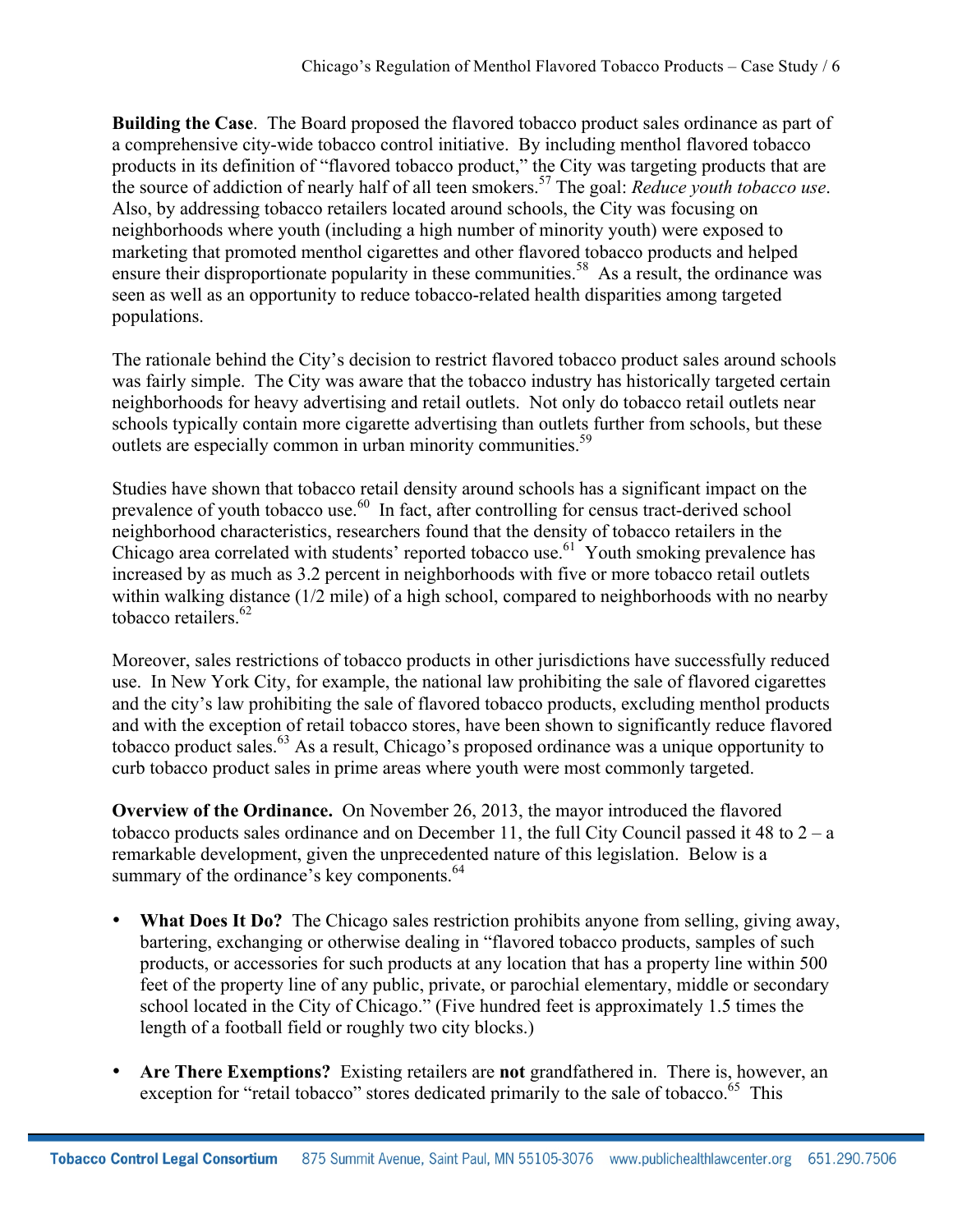exception covers stores that derive more than 80 percent of their gross revenue from the sale of loose tobacco cigarettes, cigarillos, cigars, pipes, other smoking devices and accessories, hookahs and related products, and/or electronic cigarettes.<sup>66</sup>

- **What Constitutes a "Characterizing Flavor?"** Under the ordinance rules, a "'characterizing flavor' means a distinguishable taste or aroma, other than the taste or aroma of tobacco, imparted either prior to or during consumption of a tobacco product, *including, but not limited to, tastes or aromas of menthol*, mint, wintergreen, chocolate, vanilla, honey, cocoa, any candy, any dessert, any alcoholic beverage, any fruit, any herb, and any spice."<sup>6</sup> *(Italics added.)* For information on whether a tobacco product is considered "flavored," the City set up an online utility ([http://www.flavoredtobaccosearchengine.org\)](http://www.flavoredtobaccosearchengine.org/).
- **What Tobacco Products are Included?** The ordinance covers all flavored tobacco products, including menthol cigarettes, e-cigarettes (and related devices such as vape pens and e-hookah), as well as cigars, pipe tobacco and smokeless tobacco.
- Who is Affected? Of the 3,030 licensed retailers in Chicago, the restriction affects approximately 355 retailers located within 500 feet of schools (roughly 12 percent of all the City's tobacco retailers).<sup>68</sup> The buffer zones cover roughly one-third of the city.<sup>69</sup>
- **Who is the Enforcement Agent?** The Department of Business Affairs and Consumer Protection is responsible for enforcing the ordinance. The Cook County Circuit Court or the Department of Administrative Hearings adjudicates all alleged violations of the ordinance.
- **What are the Penalties for Noncompliant Tobacco Retailers**? Knowing or repeated violation of any provision of the ordinance "shall be grounds for revocation or suspension of retailer licenses. These 'licenses' include any and all licenses issued by any officer, department or agency of the City of Chicago required for retail or other business operations at the location at which the office occurred, and includes but is not limited to retail tobacco licenses."70
- **What Other Penalties Apply?** In addition to any other penalty provided by law, any person convicted of a first offense for violating any provision in the law<sup>71</sup> shall be fined not less than \$100 and not more than \$400. Any person convicted of a second offense within a two-yearperiod shall be fined not less than \$250 and not more than \$500. Any person convicted of more than two offenses within a two-year-period shall be fined not less than \$500 and not more than \$1,000 for each additional offense.<sup>72</sup>

#### **The Flavored Tobacco Sales Restriction – Part 2 (Implementation)**

**Educating Tobacco Retailers.** After the Chicago City Council passed the flavored tobacco sales restriction, the City held two public hearings in early 2014 to educate tobacco retailers and the community in general about the ordinance. The Chicago Department of Public Health promulgated regulations to implement the new ordinance and set up a 30-day comment period through June 30, 2014. During this time, retailers met with the Commissioners of the Chicago Department of Public Health and the Department of Business Affairs and Consumer Protection,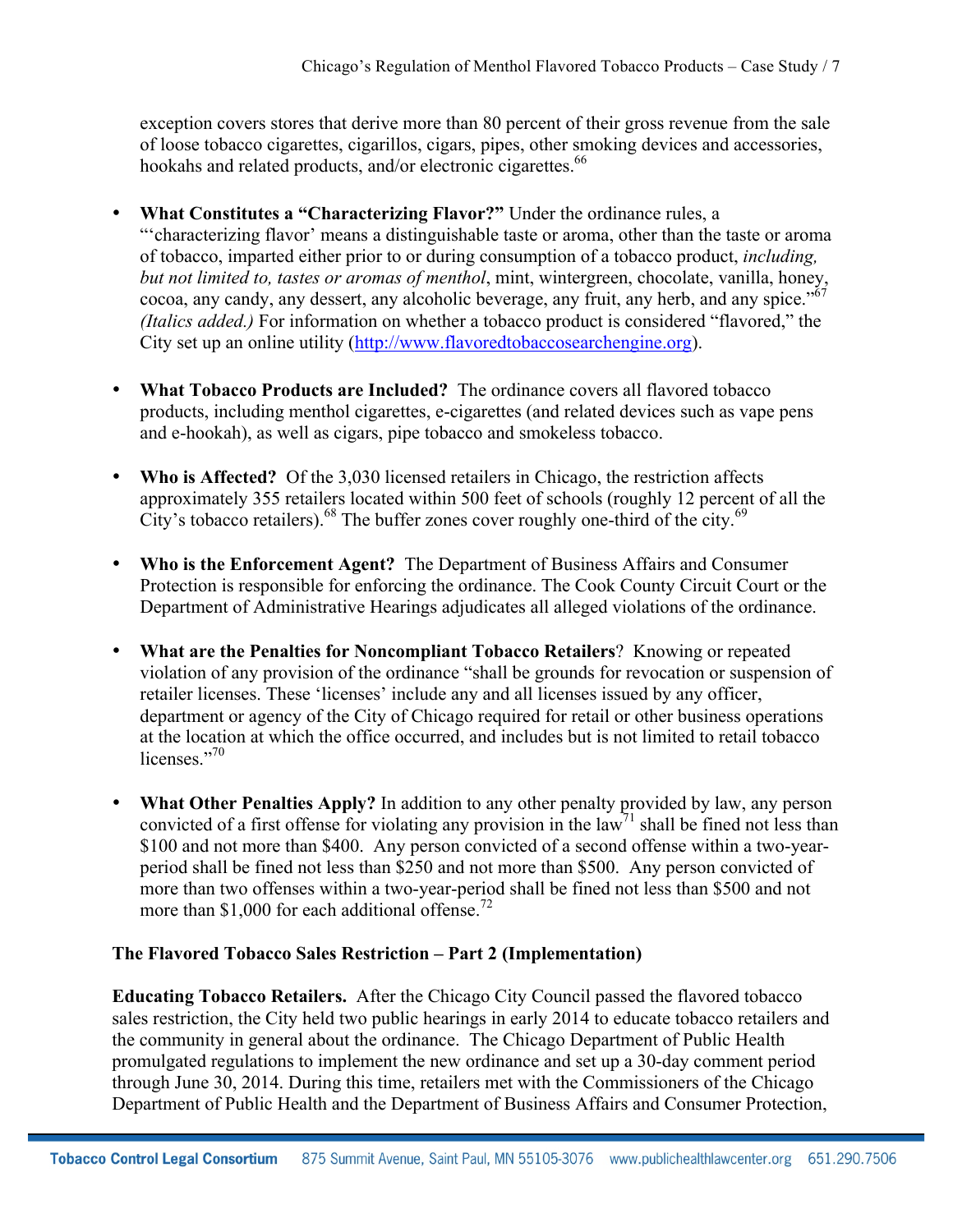as well as with staff. Also, that summer the City sent letters to tobacco retailers in Chicago, informing them of the recent changes in tobacco laws, and notifying those retailers identified as being within 500 feet of a school that they needed to stop selling flavored tobacco products. On July 28, 2014, the Department of Public Health released Regulations and Guidelines for Tobacco Retailers, which were subsequently updated and released as Rules: Tobacco-Flavored Products in December 2015.<sup>73</sup>

Although the ordinance technically took effect on July 17, 2014, the regulations provided tobacco retailers a 90-day grace period.<sup>74</sup> Part of the reason for the grace period was to provide retailers time to spend down their inventory. The Department was concerned about implementing an ordinance too soon, with the result that retailers would feel an incentive to liquidate their inventories at rock-bottom prices. This would have been an unfortunate development, especially since youth are price-sensitive and attracted to flavored tobacco products.

As it turned out, the actual implementation date ended up being delayed until 2016, for a variety of reasons, including protracted rulemaking and litigation (see below). To begin with, the City apparently underestimated the amount of time needed to prepare for the implementation of such a complex law. For example, the task of identifying which products were subject to the ordinance proved far more time-consuming than expected. The Department of Public Health ended up combing through nearly 12,000 tobacco products on the market to draw up a list of restricted flavored tobacco products. As a result of this research, the Department launched a convenient online search engine in  $2014<sup>75</sup>$  which users could use to determine whether or not Chicago deemed a particular product to be a restricted flavored product. In 2015, the City revised its rules to change its "Restricted Flavored Tobacco Product List" (found on the City's website and Open Data Portal), from an exhaustive list updated on a quarterly basis to a nonexclusive list updated on an ongoing basis.<sup>76</sup> After searching wholesaler and manufacturer websites and industry newsletters, the Department added hundreds of additional products to the list, and continues to update the data portal with new products regularly.

Chicago's revised rules clarified how a decision was made on whether a tobacco product was flavored, how to challenge a determination that a retail tobacco dealer was subject to the ordinance, and how to confirm that the ordinance applies to a particular product.<sup>77</sup> The new rules streamlined the retailer objection process, providing shortened response times and an email address for flavor inquiries. Also, for guidance purposes, the City included on its website a list of tobacco flavor terms that could be used to determine if a product is flavored.<sup>78</sup>

The revised rulemaking process in 2015, requiring public comment and review (as in 2014), took longer than the City had anticipated.<sup>79</sup> Yet another reason for the pushed back enforcement was that Chicago experienced difficulty in compiling accurate data on all the hundreds of private schools in the City. $80$  Although the number of public schools was easy to determine, it was challenging to identify the vast number of diverse private and charter schools in the City, and to map out which retailers were affected by the ordinance.<sup>81</sup> The City ended up contacting each private school to verify grade levels and enrollment, and used map software to measure distances from retailer and school property lines.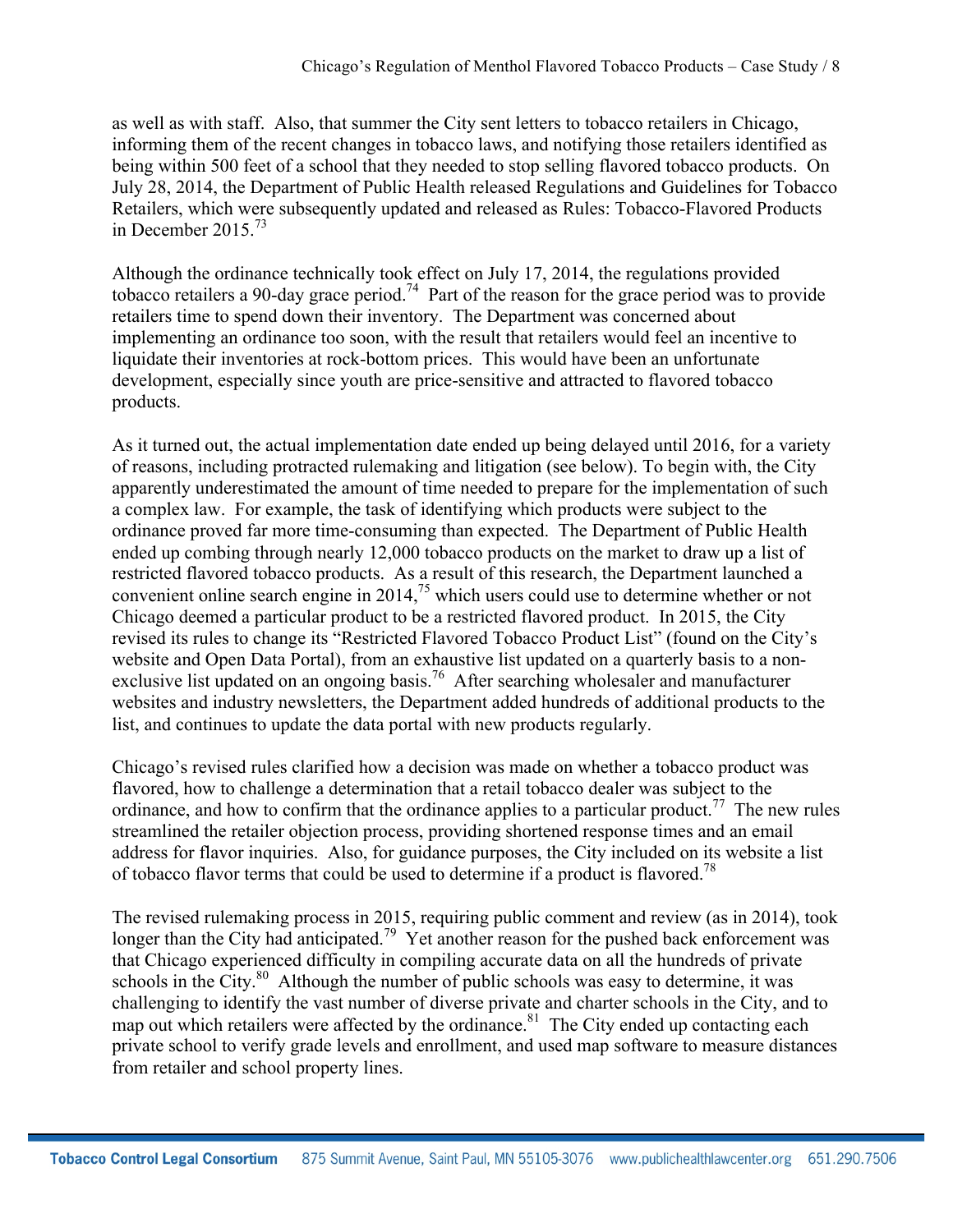**Educating the Community.** In addition to convening town hall meetings to raise awareness about the problem of menthol tobacco products, to solicit feedback and ideas from affected communities about policy solutions, and to gain support for curbing the sale and use of these products, the Department of Public Health launched a citywide ad campaign on the unique dangers of menthol tobacco products. The campaign focused on the addictiveness of these products and the industry's targeted marketing of young people and ethnic communities. In September 2014, the Department of Public Health teamed up with the Campaign for Tobacco-Free Kids to promote a "Don't Get Burned" public service announcement contest for youth and young adults. The contest encouraged youth to submit creative, edgy video clips that would caution their peers not to fall for the tobacco industry's attempts to hook them on mentholflavored cigarettes.<sup>82</sup> This campaign, as well as the City's other public awareness initiatives, educated young, disaffected and underserved communities most affected by the health risks of menthol tobacco products about the tobacco industry's predatory marketing tactics and the resulting nicotine addiction and health impact on their populations.

**Defending Against Legal Challenges**. As expected, Chicago's flavored tobacco product sales restriction was challenged in court shortly before it was scheduled to take effect. In the fall of 2014, opponents of the ordinance filed two lawsuits challenging the ordinance's constitutionality. The first case was brought by a group of convenience store owners while the second suit was filed by a trade association representing Chicago-based gasoline service stations. In both cases, the plaintiffs sought to delay enforcement of the ordinance, contending that federal law preempted  $\sim$  or prevented  $\sim$  the city from passing this type of law and arguing, among other things, that the law would cause their businesses economic harm.<sup>83</sup> Neither challenge was successful. In both cases, the court denied the plaintiffs' request for a temporary restraining order, and allowed the ordinance to take effect.<sup>84</sup>

#### **Lessons Learned**

To reduce youth tobacco use and other tobacco-related health disparities, states and local communities are considering ways to regulate and restrict the advertisement, promotion and sale of flavored tobacco products. In adopting the first law in a major metropolitan area that restricts the sale of all flavored tobacco products, including those containing menthol, Chicago has established itself as a national leader in tobacco control.<sup>85</sup> The public health community across the U.S. is watching as this new ordinance is implemented and enforced. Some state and local governments, emboldened by Chicago's experience, may consider adopting similar measures or other innovative strategies to regulate menthol flavored tobacco products. As with all public health policies, the importance of legal counsel, community engagement and support, legislative champions, and hard work and commitment cannot be overestimated.

Because menthol flavored tobacco products are used so heavily by (and have such a devastating impact on) youth, African Americans, and the LGBT community in particular, those seeking to regulate menthol products need to reach out to these populations and educate and engage them in developing these policy initiatives. Focusing on the importance of public health and social justice was critical to the success of Chicago's sales restriction of flavored tobacco products.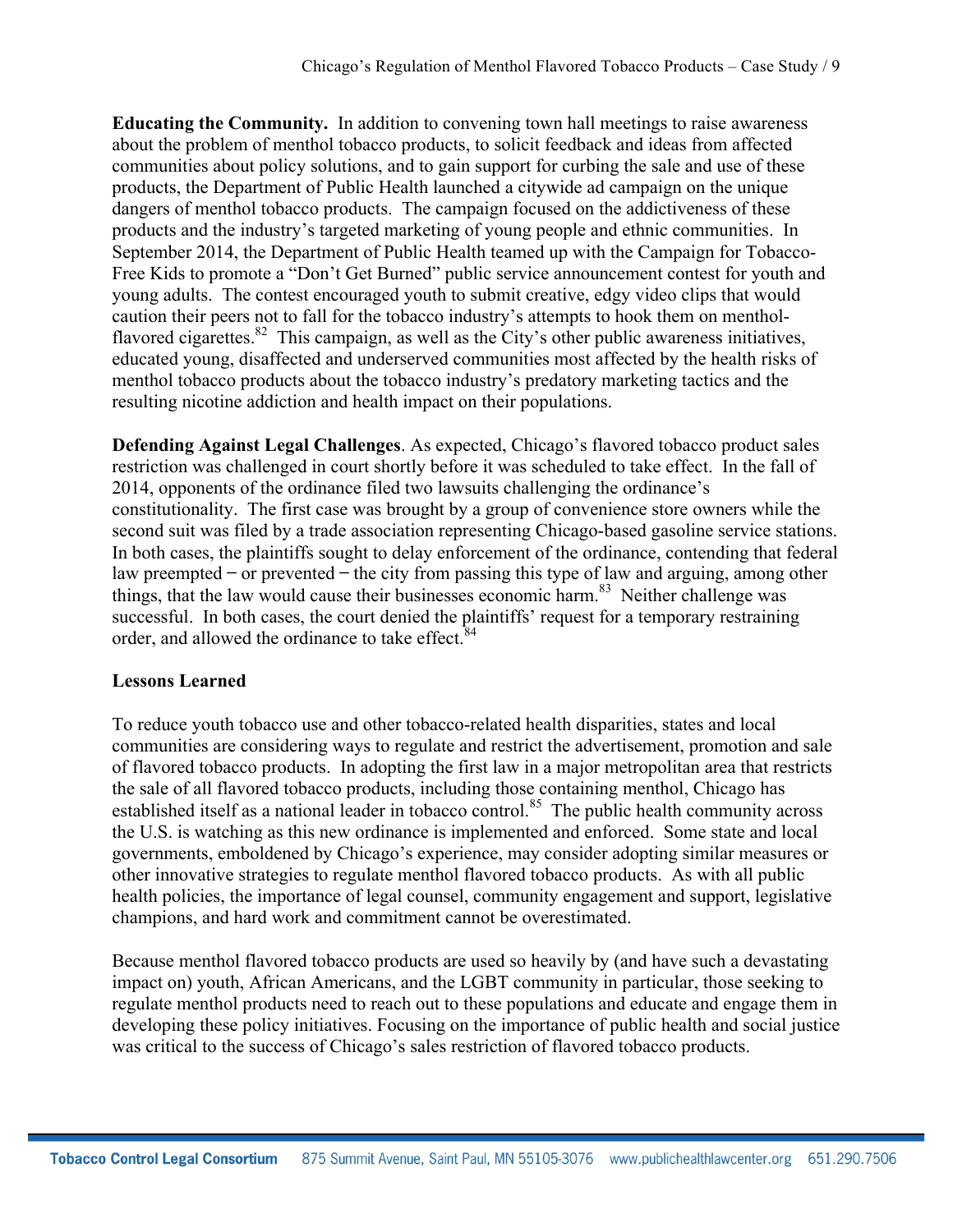The following list includes key lessons Chicago learned from its experience in adopting the nation's first sales restriction that includes menthol tobacco products:<sup>86</sup>

#### **Understand the political and legal landscape**

- Research the issue thoroughly, including such items as:
	- o The prevalence and use of menthol tobacco products in the particular locality or state
	- o The health impact, health care costs, and demographics of menthol tobacco product use
- Consult with legal professionals and local policymakers during initial planning:
	- o Confirm that the governing body has the authority to implement the policy
		- o Discuss potential legal challenges
		- o Clarify channels for appropriate policy approval
- Ensure that the initiative has strong support from committed public health leaders and legislative champions.
- Plan for a fierce campaign and anticipate heavy opposition, particularly from the ecigarette community.

#### **Engage stakeholders from diverse sectors of the community**

- Reach out to groups most affected by the health risks of flavored tobacco products especially youth, racial and ethnic populations, and the LGBT community – to raise awareness about how the tobacco industry targets them and the resulting high nicotine addiction and health impact on their populations.
- Consider edgy campaigns on the health risks and impact of menthol tobacco products to excite interest among young and disaffected communities.
- Target and engage non-English speaking communities via (for example) multi-lingual public health campaigners and translators.
- Use menthol use and targeted marketing demographics to focus on the social justice aspect of this issue.

#### **Build supportive network of traditional and nontraditional partners**

- Engage, educate and train community members affected by this issue who may not be informed about or experienced in tobacco control. Cultivate and encourage them to get involved. Build capacity at the local level for diverse and nontraditional partners.
- Make sure that traditional partners at the local, state and national levels are supportive and involved (e.g., American Cancer Society, American Lung Association, American Heart Association, Campaign for Tobacco-Free Kids, Tobacco Control Legal Consortium, National African American Tobacco Prevention Network and African American Tobacco Control Leadership Council, and members of the medical and public health communities).
- Get buy-in from local coalition partners most associated with this issue, many of whom may be new to tobacco control.

#### **Ensure the legislation is clear, complete and well drafted**

• Clearly describe the regulatory restrictions and responsibilities of all relevant parties and ensure that all necessary terms are well defined.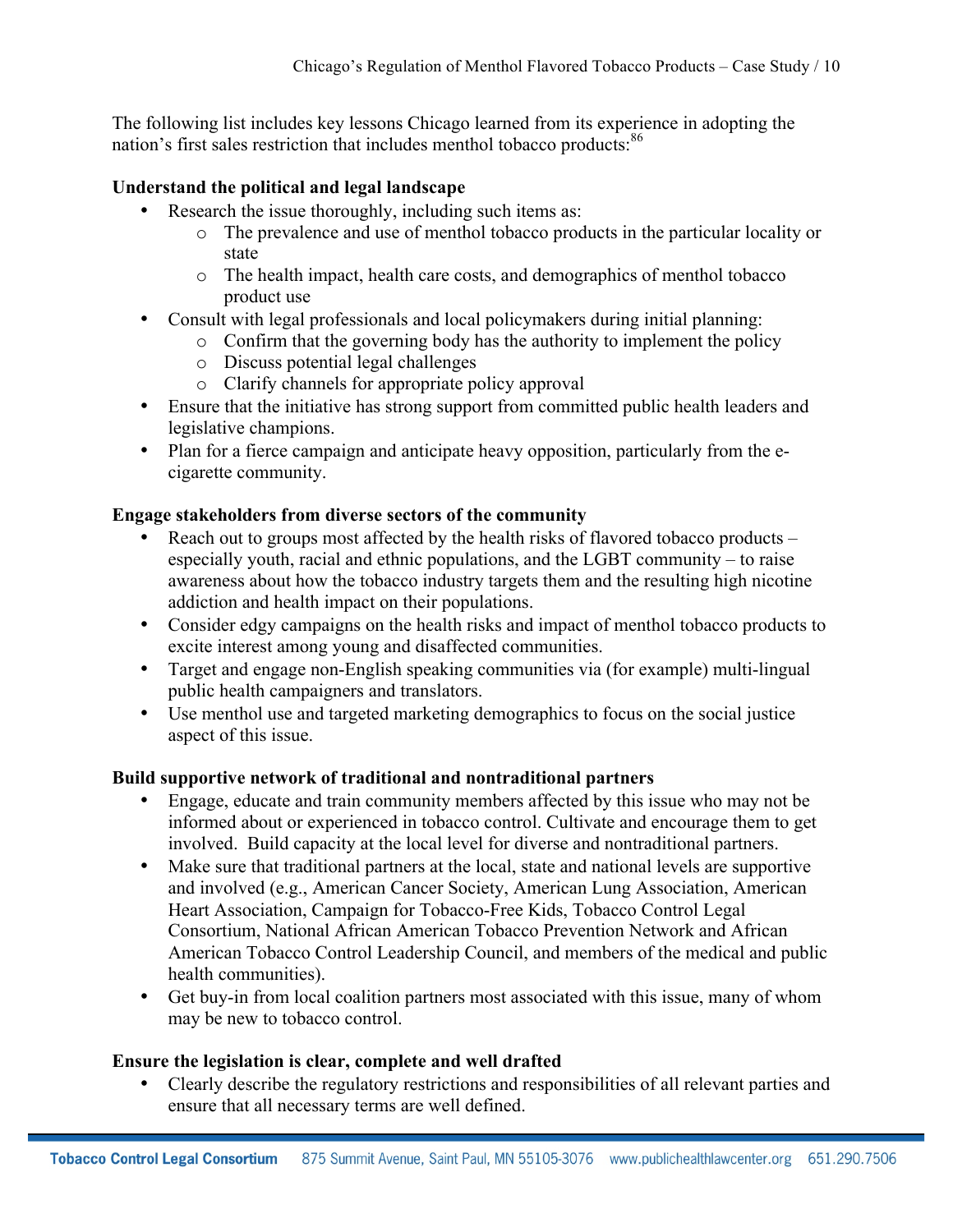- Identify the governing bodies responsible for enforcement, the terms and circumstances of a violation, and the penalties or fines imposed for first, second and subsequent violations, as appropriate. Clarify the appeals process.
- Consult with local legal counsel and attorneys from the Tobacco Control Legal Consortium for legal technical assistance regarding policy strategies, draft language and legal review, and help in identifying possible loopholes that might make the legislation susceptible to challenges by the tobacco industry or third parties.

#### **Set up a well-planned implementation process**

- Recognize that passing the policy is only a first step and that successful implementation is critical to the success of any tobacco control initiative.
- Include in the implementation plan a well thought-out process for publicizing the policy and educating the community about why it is needed and how it will be implemented, as well as procedures for receiving, tracking and following up on complaints.
- Allow sufficient time to establish the necessary procedures for implementation and enforcement, to identify affected business and notify them of their obligations under the policy, and for businesses to take all steps necessary to comply.
- Use public education and comprehensive evidence-based and culturally relevant cessation resources, particularly in underserved communities, to maximize public health gain and minimize migration to the contraband market.

*Last updated: March 2016*

#### **Notes**

 $<sup>1</sup>$  This case study was written as part of a grant-funded research project. Any public</sup> dissemination of information related to the grant was made possible by Grant Number RC-2013- 002 from ClearWay Minnesota<sup>SM.</sup> The contents of this information are solely the responsibility of the author and do not necessarily represent the official views of ClearWay Minnesota. Suggested citation: Tobacco Control Legal Consortium, *Chicago's Regulation of Menthol Flavored Tobacco Products: A Case Study* (2016). Please note that the information contained in this document is not intended to constitute or replace legal advice.

<sup>2</sup> Annette Regan et al., *Smokeless and Flavored Tobacco Products in the U.S.: 2009 Styles Survey Results*, 42 AM. J. PREVENTIVE MED. 29036 (2012).

<sup>3</sup> CASAColumbia, *Time to Ban Menthol* 6–7 (2014), http://www.casacolumbia.org/addictionresearch/reports/time-to-ban-menthol-report-2014. 4 *Id.*

<sup>5</sup> National Youth Advocacy Coalition, *Coming Out About Smoking: A Report from the National LGBTQ Young Adult Tobacco Project* (2010),<br>http://lgbttobacco.org/files/Coming Out About Smoking NYAC.pdf.

 $^6$  SUBSTANCE ABUSE AND MENTAL HEALTH ADMINISTRATION, OFFICE OF APPLIED STUDIES, THE NSDUH REPORT: USE OF MENTHOL CIGARETTES 2 fig. 1 (2009), http://store.samhsa.gov/product/Use-of-Menthol-Cigarettes/NSDUH09-1119 [hereinafter SAMHSA 2009]

**Tobacco Control Legal Consortium** 875 Summit Avenue, Saint Paul, MN 55105-3076 www.publichealthlawcenter.org 651.290.7506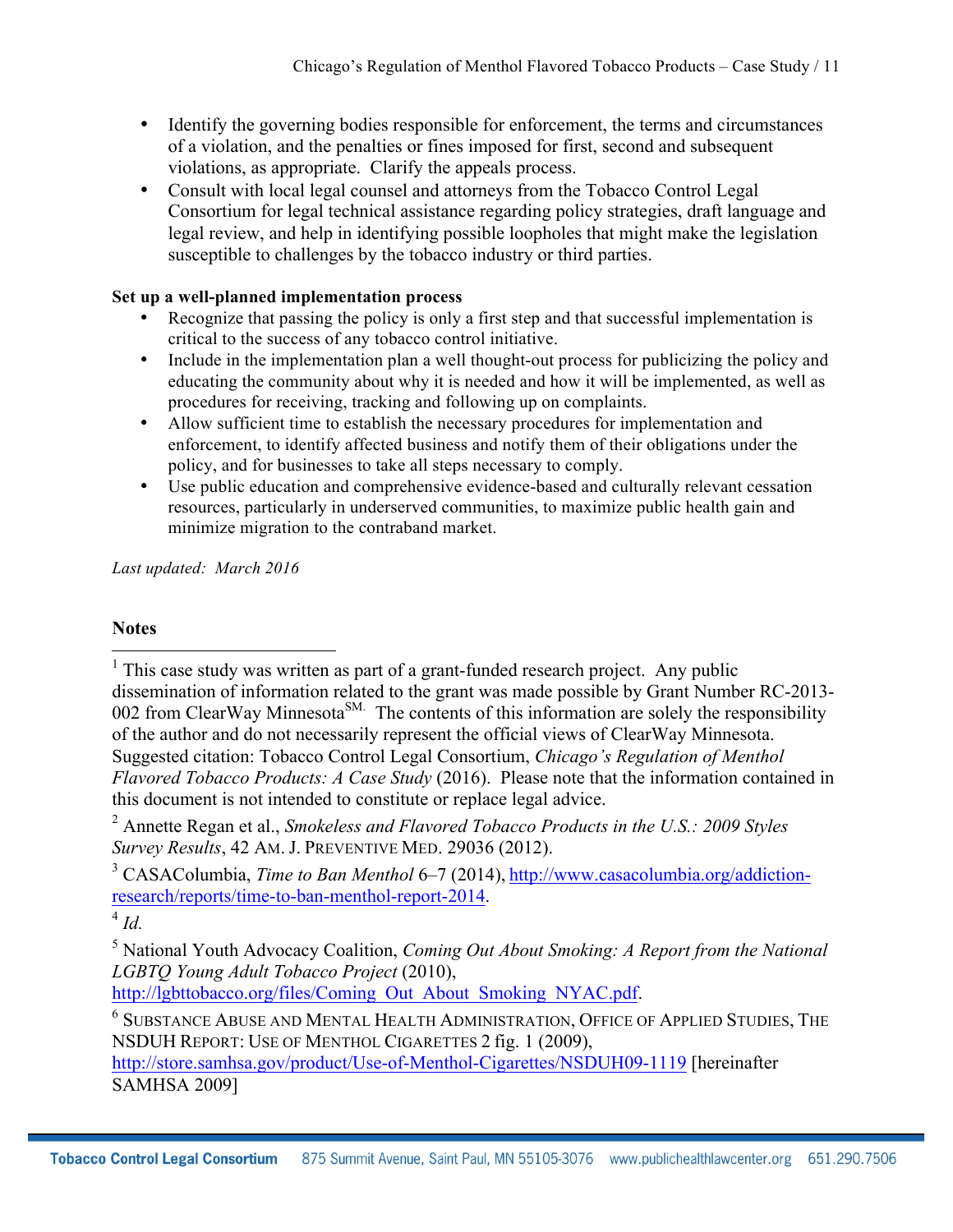<sup>7</sup> Sarah Moreland-Russell et al., *Disparities and Menthol Marketing: Additional Evidence in Support of Point of Sale Policies*, 10 INT. J. ENVIRON. RES. PUBLIC HEALTH 4571-83 (2013).

<sup>8</sup> *See, e.g*., Campaign for Tobacco-Free Kids, *Tobacco Company Marketing to African Americans* (2013), http://www.tobaccofreekids.org/research/factsheets/pdf/0208.pdf.

<sup>9</sup> Amanda Fallin et al., *Menthol Cigarette Smoking among Lesbian, Gay, Bisexual, and Transgender Adults*, 48 AM. J. PREVENTIVE MEDICINE 93 (2014),

http://www.ajpmonline.org/article/S0749-3797(14)00413-9/pdf.<br><sup>10</sup> SAMSHA 2009, *supra* note 6, at 2 (fig. 1) (indicating that 47.7% of 12-17 year old smokers in the U.S. use menthol cigarettes); SUBSTANCE ABUSE AND MENTAL HEALTH ADMINISTRATION, THE NSDUH REPORT: RECENT TRENDS IN MENTHOL CIGARETTE USE 2-3 (2011), http://store.samhsa.gov/product/Recent-Trends-in-Menthol-Cigarette-Use/NSDUH11-1118 [hereinafter SAMHSA 2011] (explaining that menthol use increased among youth (ages 12-17) and young adults (ages 18-25) from 2004-2010, despite declines in non-menthol cigarette use

over the same period). *See also* U.S. DEPARTMENT OF HEALTH AND HUMAN SERVICES, TOBACCO USE AMONG U.S. RACIAL/ETHNIC MINORITY GROUPS: A REPORT OF THE SURGEON GENERAL 138 (1998), http://www.cdc.gov/tobacco/data\_statistics/sgr/1998/index.htm [hereinafter SGR, 1998] (reviewing data indicating that African American men experience a higher incidence of lung cancer and are more likely to die from lung cancer than any other group, a trend that has been observed since the 1970s).

<sup>11</sup> Jennifer L. Pearson et al., *A Ban on Menthol Cigarettes: Impact on Public Opinion and Smokers' Intention to Quit*, 102(11) AM. J. OF PUB. HEALTH e107, e112 tbl. 3 (2012).

<sup>12</sup> SAMSHA 2009, *supra* note 6, at 216.

<sup>13</sup> CENTERS FOR DISEASE CONTROL AND PREVENTION, PREVENTING TOBACCO USE AMONG YOUTH AND YOUNG ADULTS: A REPORT OF THE SURGEON GENERAL 164-5 (2012), http://www.surgeongeneral.gov/library/reports/preventing-youth-tobacco-use/index.html.<br><sup>14</sup> Family Smoking Prevention and Tobacco Control Act, Pub. L. 111-31, tit. I, sec. 101, §

907(a)(1)(A), (3)(A)-(B), 123 Stat. 1776, 1799-1800 (2009) (codified at 21 U.S.C. §  $387g(a)(1)(A), (3)(A)-(B)$  [hereinafter Tobacco Control Act].

<sup>15</sup> Tobacco Control Act, § 907(a)(1)(A), 123 Stat. at 1799-1800 (codified at 21 U.S.C. §  $387g(a)(1)(A)).$ 

16 Tobacco Control Act, § 907(a)(1)(A), (a)(3)(A)-(B), 123 Stat. at 1799-1800 (codified at 21 U.S.C. § 387g(a)(1)(A), (a)(3)(A)-(B)).

<sup>17</sup> TOBACCO PRODUCTS SCIENTIFIC ADVISORY COMM., U.S. FOOD & DRUG ADMIN., MENTHOL CIGARETTES AND PUBLIC HEALTH: REVIEW OF THE SCIENTIFIC EVIDENCE AND RECOMMENDATIONS 225 (2011),

http://www.fda.gov/downloads/AdvisoryCommittees/CommitteesMeetingMaterials/TobaccoPro ductsScientificAdvisoryCommittee/UCM269697.pdf (final as reviewed and approved on July 21, 2011).

<sup>18</sup> TOBACCO CONTROL LEGAL CONSORTIUM ET AL., CITIZEN PETITION TO FOOD & DRUG ADMIN., PROHIBITING MENTHOL AS A CHARACTERIZING FLAVOR IN CIGARETTES (April. 12, 2013), http://publichealthlawcenter.org/sites/default/files/resources/tclc-fdacitizenpetition-menthol-2013.pdf.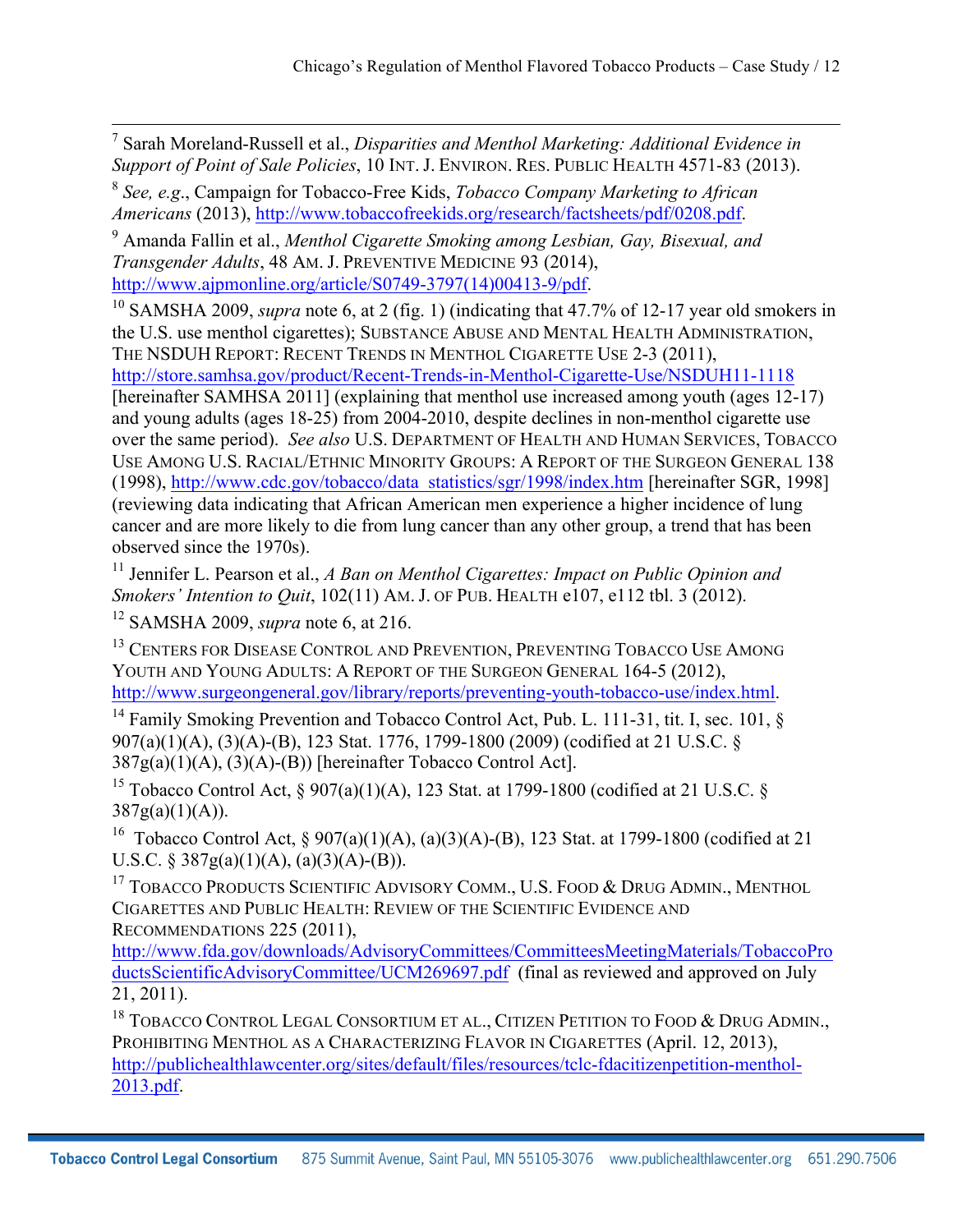$^{19}$  U.S. Food & Drug Admin., Preliminary Scientific Evaluation of the Possible Public HEALTH EFFECTS OF MENTHOL VERSUS NONMENTHOL CIGARETTES (July 23, 2013), http://www.fda.gov/downloads/ScienceResearch/SpecialTopics/PeerReviewofScientificInformati onandAssessments/UCM361598.pdf.

<sup>20</sup> For more information about the FDA's proposed deeming regulation, visit the FDA Tobacco Action Center, at www.publichealthlawcenter.org.

<sup>21</sup> Illinois Dep't of Health, *The Burden of Tobacco: Prevalence, Impact and Cost – 2013* (2013), http://www.idph.state.il.us/TobaccoWebSite/factsheets/Tobacco\_Burden\_2013.pdf. 22 *Id.*

<sup>23</sup> Campaign for Tobacco-free Kids, *Key State-Specific Tobacco-Related Data & Ranking* (2014), http://www.tobaccofreekids.org/research/factsheets/pdf/0176.pdf (Data derived from Youth Risk Behavioral Survey).

<sup>24</sup> Illinois Dep't of Health, *The Burden of Tobacco: Prevalence, Impact and Cost – 2013* 12 (2013), http://www.idph.state.il.us/TobaccoWebSite/factsheets/Tobacco\_Burden\_2013.pdf.

<sup>25</sup> City of Chicago website, *Mayor Emanuel Announces Record Drop in Chicago Youth Smoking Rates* (April 15, 2014),

http://www.cityofchicago.org/city/en/depts/mayor/press\_room/press\_releases/2014/apr/mayoremanuel-announces-record-drop-in-chicago-youth-smoking-rat.html.

<sup>26</sup> U.S. Census Bureau, *State and County QuickFacts – Chicago* (2013), http://quickfacts.census.gov/qfd/states/17/1714000.html.

<sup>27</sup> Letter from Rahm Emanuel, Mayor, City of Chicago, to Carolyn C. Lopez, President, Chicago Board of Health (July 25, 2013).

<sup>28</sup> Tobacco Control Act, § 907(a)(1)(A), 123 Stat. at 1799 (codified at 21 U.S.C. 387g(a)(1)(A)).

<sup>29</sup> City of Chicago website, Healthy Chicago,<br>http://www.cityofchicago.org/city/en/depts/cdph/provdrs/healthychicago.html.

<sup>30</sup> City of Chicago Dep't of Public Health, *Menthol in Cigarettes and Tobacco Products*, Docket No: FDA-2013-N-0521 (Sept. 26, 2013),

http://www.cityofchicago.org/content/dam/city/depts/mayor/Press%20Room/Press%20Releases/ 2013/September/9.26.13mentholreport.pdf.

<sup>31</sup> *Id.*

<sup>32</sup> Chicago Board of Health, *Healthy Chicago: Transforming the Health of Our City*, Mayoral Report (Nov. 2013),

http://www.cityofchicago.org/content/dam/city/depts/cdph/CDPH/Menthol%20Report%20\_Final  $\frac{\sqrt{20}}{20}$   $\frac{\sqrt{20}}{20}$   $\frac{14.6}{20}$ . The following section is adapted largely from this report.

<sup>33</sup> *Id.* at 12.

<sup>34</sup> According to the Chicago Department of Public Health, "Over 255 of Chicagoans over age 5 report they speak Spanish at home. However, when solely considering Chicago's 715,628 Latino residents, 86% or 615,041 report that they speak Spanish at home. Among these residents, over 185,000 report that they speak English either "Not well" or "Not at all." Chicago Dep't of Public Health, *Enroll Chicago! A Profile of the City's Uninsured Residents* (July 30, 2013). <sup>35</sup> *Id.*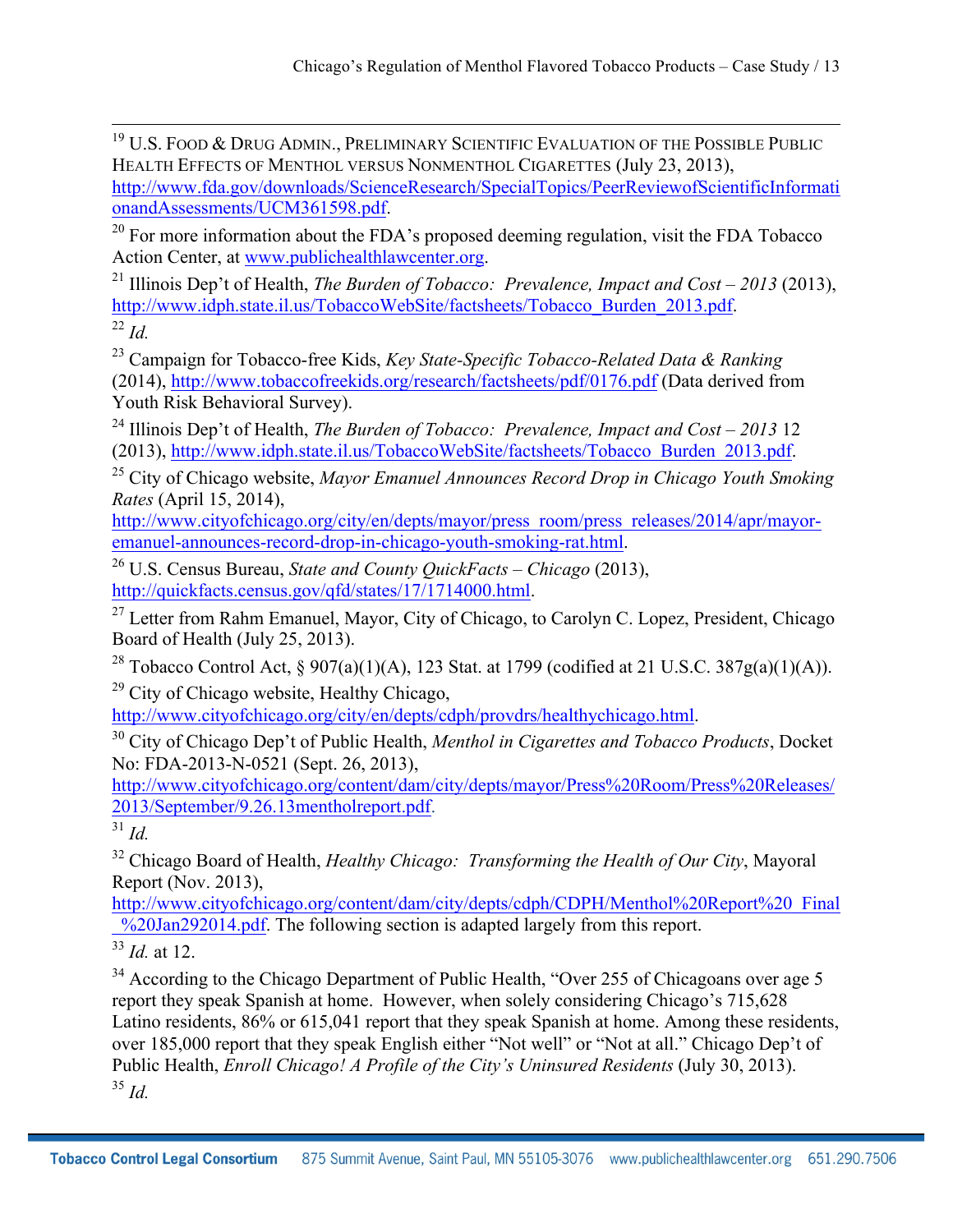# <sup>36</sup> *Id.*

<sup>37</sup> *See, e.g.,* Lisa Henriksen et al., *Targeted Advertising, Promotion, and Price for Menthol Cigarettes in California High School Neighborhoods*, 14 NICOTINE & TOBACCO RESEARCH 11- 21 (2012); *see also* Tobacco Control Legal Consortium, "Pressing the FDA on Menthol" (national webinar) (2012), http://publichealthlawcenter.org/webinar/pressing-fda-menthol; Cheryl Healton, *Tobacco as a Social Justice Issue* (last accessed Sept. 15, 2014), http://www.legacyforhealth.org/content/download/2830/43307/file/LEG-Social%20Justice%20Brochure-WEB\_052313.pdf.

<sup>38</sup> *Healthy Chicago: Transforming the Health of Our City*, *supra* note 32, at 17. <sup>39</sup> *Id.*

<sup>40</sup> *Cigarette Tax Hike in Chicago Makes a Pack of Smokes in the Windy City the Priciest in the Nation*, HUFFINGTON POST (Nov. 26, 2013),<br>http://www.huffingtonpost.com/2013/11/26/cigarette-tax-chicago n 4344651.html.

<sup>41</sup> *See, e.g.*, the Chicago Department of Public Health's ad campaign "BURNED," which is focused on countering tobacco industry's advertising by raising awareness and empowering Chicago youth to make healthier choices. Chicago residents can follow the "BURNED" movement on social media with hashtag #NoMoreMenthol.

<sup>42</sup> Amended Chicago Municipal Code Chapters 4-64 and 7-32 Concerning Distribution, Sale and Use of Alternative Nicotine Products and Electronic Cigarettes (2014), https://chicago.legistar.com/LegislationDetail.aspx?ID=1531471&GUID=8FBB15D9-D5CF-

4211-8396-78EF37BA8F87&Options=Advanced&Search. 43 Chicago Ordinance No. 02013-9185 (2014),

http://www.cityofchicago.org/content/dam/city/depts/bacp/tobacco/flavoredtobaccord04212014. pdf.

<sup>44</sup> For instance, Mayor Emanuel's original plan was to raise the tax on a pack of cigarettes by 75 cents, but he eventually agreed to increase taxes to 50 cents – a concession that still resulted in Chicago cigarettes being the most highly taxed in the nation. *Cigarette Tax Hike in Chicago Makes a Pack of Smokes in the Windy City the Priciest in the Nation*, HUFFINGTON POST (Nov. 26, 2013), http://www.huffingtonpost.com/2013/11/26/cigarette-tax-chicago\_n\_4344651.html.

<sup>45</sup> Fran Spielman, *City Snuffs Out Sales of Menthol Cigarettes Near Schools*, CHICAGO SUN-TIMES, Dec. 11, 2013.

<sup>46</sup> Evidently, e-cigarette supporters focused more on opposing the e-cigarette proposal than the flavored tobacco sales restriction.

<sup>47</sup> E-mail from Melissa Buenger, Policy Analyst, Chicago Dep't Public Health to Kerry Cork, Staff Attorney, Tobacco Control Legal Consortium (Mar. 9, 2016, 04:55 p.m. CST) (on file with author). These numbers are subject to change as retailers and schools open or close and the City identifies other retailers to notify.

<sup>48</sup> Ashely Hickey, *Chicago Bureau, Parents OK With Emanuel's Push Against Menthol Smoking, Against Criminalization* (Oct. 22, 2013), http://www.chicago-bureau.org/parents-ok-withemanuels-push-against-menthol-smoking-against-criminalization.

<sup>49</sup> *See Healthy Chicago: Transforming the Health of Our City*, *supra* note 32, at 16.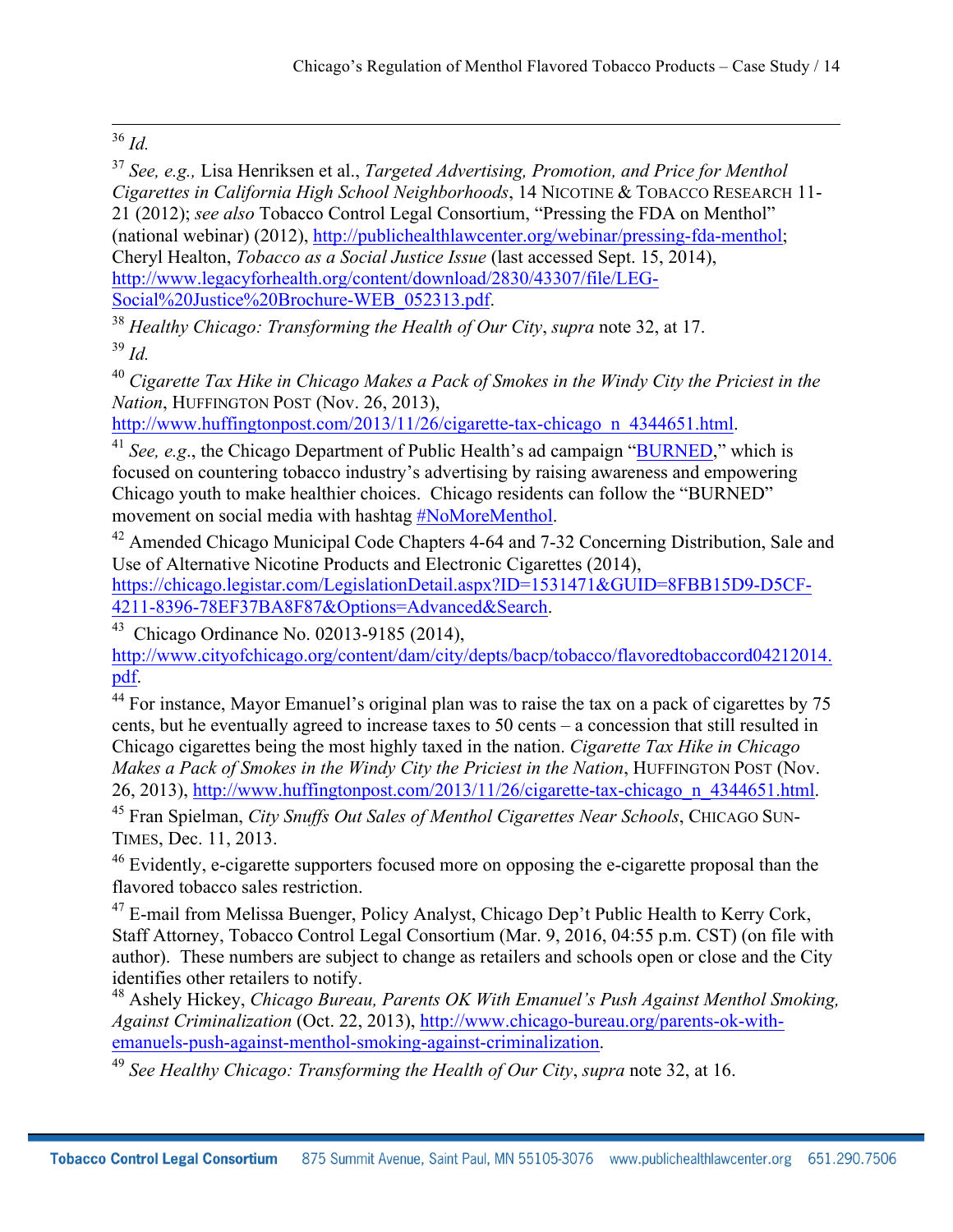<sup>50</sup> *Id.* at 18, Appendix. In 2013, the National Association of Tobacco Outlets, Inc. sued Providence, Rhode Island, over the City's flavored tobacco products sales restriction. *See Nat'l Assoc. Tobacco Outlets, Inc. v. City of Providence*, 731 F.3d 71 (1<sup>st</sup> Cir. 2013).

<sup>51</sup> New York City Administrative Code § 17-715.

<sup>52</sup> Providence, Rhode Island, City Code § 14-309.

<sup>53</sup> U.S. Smokeless Tobacco Mfg. Co. v. City of New York, 708 F.3d 428 (2d Cir. 2013); *Nat'l Assoc. Tobacco Outlets, Inc.,* 731 F.3d at 71.

<sup>54</sup> *U.S. Smokeless Tobacco Mfg. Co.*, 708 F.3d at 433, 435-36 (2d Cir. 2013) (rejecting preemption challenge to New York City ordinance governing sale of flavored tobacco products); *Nat'l Assoc. Tobacco Outlets, Inc.*, 731 F.3d at 82-83 (1<sup>st</sup> Cir. 2013) (rejecting preemption challenge to Providence ordinance prohibiting most retail sales of flavored tobacco products other than cigarettes).

<sup>55</sup> *Nat'l Assoc. Tobacco Outlets, Inc.*, 731 F.3d at 82-83.

<sup>56</sup> *See, e.g*., *U.S. Smokeless Tobacco Mfg. Co.*, 708 F.3d at 428 ("While [the Tobacco Control Act] prohibits the FDA from banning entire categories of tobacco products throughout the country, . . . the FSPTCA nowhere extends that prohibition to state and local governments. To the contrary, the preservation clause . . . expressly preserves localities' traditional power to adopt any measure relating to or prohibiting the sale of tobacco products. . . . As a regulation limiting the businesses at which flavored tobacco may be sold, the city ordinance establishes a 'requirement[] relating to the sale . . . of . . . tobacco products' within the plain meaning of the saving clause. . . . given Congress' explicit decision to preserve for states a robust role in regulating, even banning, sales of tobacco products, we adopt a broad reading of the saving clause.")

<sup>57</sup> *See, e.g.,* Gary Giovino et al., *Differential Trends in Cigarette Smoking in the USA: Is Menthol Slowing Progress?* 10 TOBACCO CONTROL 1136/051159 (2013) (concluding that of the more than 16,000 youth nationally who become new daily smokers every year, roughly half begin by smoking menthol cigarettes).

<sup>58</sup> The tobacco industry has a history of using urban culture and language to promote menthol cigarettes; sponsoring hip-hop bar nights, where samples of specialty menthol cigarettes are distributed; and targeting community members with direct mail promotions. Centers for Disease Control & Prevention, *Smoking & Tobacco Use: Tobacco Industry Marketing*, http://www.cdc.gov/tobacco/data\_statistics/fact\_sheets/tobacco\_industry/marketing/index.htm#

marketing. 59 *See* Kendall Stagg, Chicago Dep't of Public Health, *Tobacco Control and Social Justice: What's Menthol Got to Do With It?* (Webinar) (April 29, 2014) (including slides of licensed tobacco retailers within 500 and 1,000 feet of public and private schools in Chicago (2013), prepared by Melissa Buenger, City of Chicago Data Portal (June 10, 2013) (on file with author)).

<sup>60</sup> Chicago Dep't of Public Health, *Tobacco Retail Sales Near Schools & Youth Centered Environments* (Nov. 2013) (including cites to research on tobacco retail density around schools and the impact of youth smoking).

<sup>61</sup> Scott Novak et al., *Retail Tobacco Outlet Density and Youth Cigarette Smoking: A Propensity-Modeling Approach*, 96 AM. J. PUBLIC HEALTH 670-76 (2006), http://www.ncbi.nlm.nih.gov/pmc/articles/PMC1470554.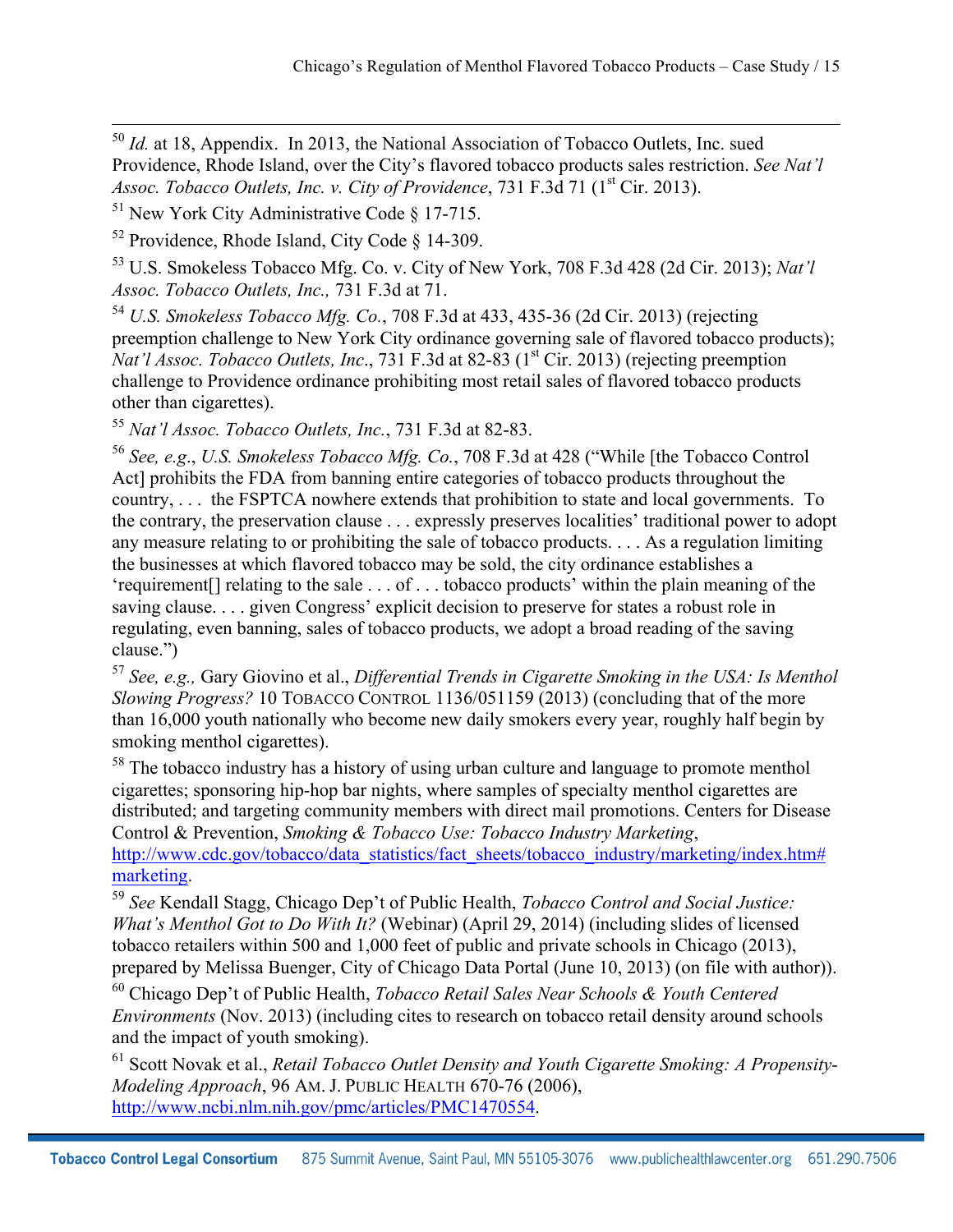<sup>62</sup> *See, e.g*., Henriksen et al., *supra* note 36; Wing Chan & Scott Leatherdale, *Tobacco Retailer Density Surrounding Schools and Youth Smoking Behaviour: A Multi-Level Analysis*, 9 TOBACCO INDUCED DISEASES 9 (2011), http://www.ncbi.nlm.nih.gov/pmc/articles/PMC3158107; Ellen Feighery et al., *Is Adolescent Smoking Related to the Density and Proximity of Tobacco Outlets and Retail Cigarette Advertising Near Schools?* 47 PREVENTIVE MEDICINE 210-14 (2008); Scott Leatherdale & Jocelyn Strath, *Tobacco Retailer Density Surrounding Schools and Cigarette Access Behaviors Among Underage Smoking Students*, 33 ANNALS OF BEHAVIORAL MEDICINE 105-11 (2007).

<sup>63</sup> Shannon Farley & Michael Johns, *Evaluating Changes in Flavored and Menthol Tobacco Product Sales Before and After FDA and New York City Bans,* New York City Epidemiology Forum: First Annual Conference (2014),

http://static.squarespace.com/static/51b0d929e4b08fb0dc85acad/t/5303c8b6e4b052cb42c21413/ 1392756916823/3-AbstractBook-New%20York%20City%20Epidemiology%20Forum-1.pdf (finding that sales of flavored cigars declined 91 percent; smokeless flavored products declined 100 percent; and other flavored tobacco products declined 89 percent).

<sup>64</sup> Chicago Ordinance No. 02013-9185 (2014).

<sup>65</sup> Under the Chicago Clean Indoor Air Act, a "tobacco retail establishment" is defined as "a retail establishment that derives more than 80% of its gross revenue from the sale of loose tobacco, plants, or herbs and cigars, cigarettes, pipes, and other smoking devices for burning tobacco and related smoking accessories and in which the sale of other products is merely incidental." Municipal Code of Chicago 4-64, Sec.7-32-010,

http://www.cityofchicago.org/dam/city/depts/cdph/environmental\_health\_and\_food/ChicagoMun icipalCode732.pdf.

<sup>66</sup> Chicago Municipal Code § 7-32-010 (defining "retail tobacco store"). *See* Independents Gas & Service Stations Ass'n, Inc. v. City of Chicago, 1:14-cv-07536 (Compl. 18) (where defendants claim that fewer than 5 percent of retail operations within the City of Chicago qualify as "retail tobacco stores.")

<sup>67</sup> *Id.*

<sup>68</sup> E-mail from Melissa Buenger, Policy Analyst, Chicago Dep't Public Health to Kerry Cork, Staff Attorney, Tobacco Control Legal Consortium (Mar. 9, 2016, 04:55 p.m. CST) (on file with author). These numbers are subject to change as retailers and schools open or close and the City identifies other retailers to notify.

<sup>69</sup> *See* Stagg, *supra* note 59.

<sup>70</sup> Chicago Municipal Code § 4-64-240.

<sup>71</sup> Chicago Ordinance No. 02013-9185, §§ 4-64-100, 4-64-101, 4-64-180, 4-64-181, 4-64-190, 4- 64-200, 4-64-205, 4-64-210 and 4-64-220.

<sup>72</sup> Chicago Municipal Code  $\S$  4-64-330.

<sup>73</sup> City of Chicago Rules, *Tobacco – Flavored Products* (Dec. 10, 2015),

http://www.cityofchicago.org/content/dam/city/depts/bacp/Rules/flavoredtobaccorulesfinal12111 5.pdf.

<sup>74</sup> *Id.*

<sup>75</sup> The search engine is available at www.FlavoredTobaccoSearchEngine.net and www.FlavoredTobaccoSearchEngine.org.